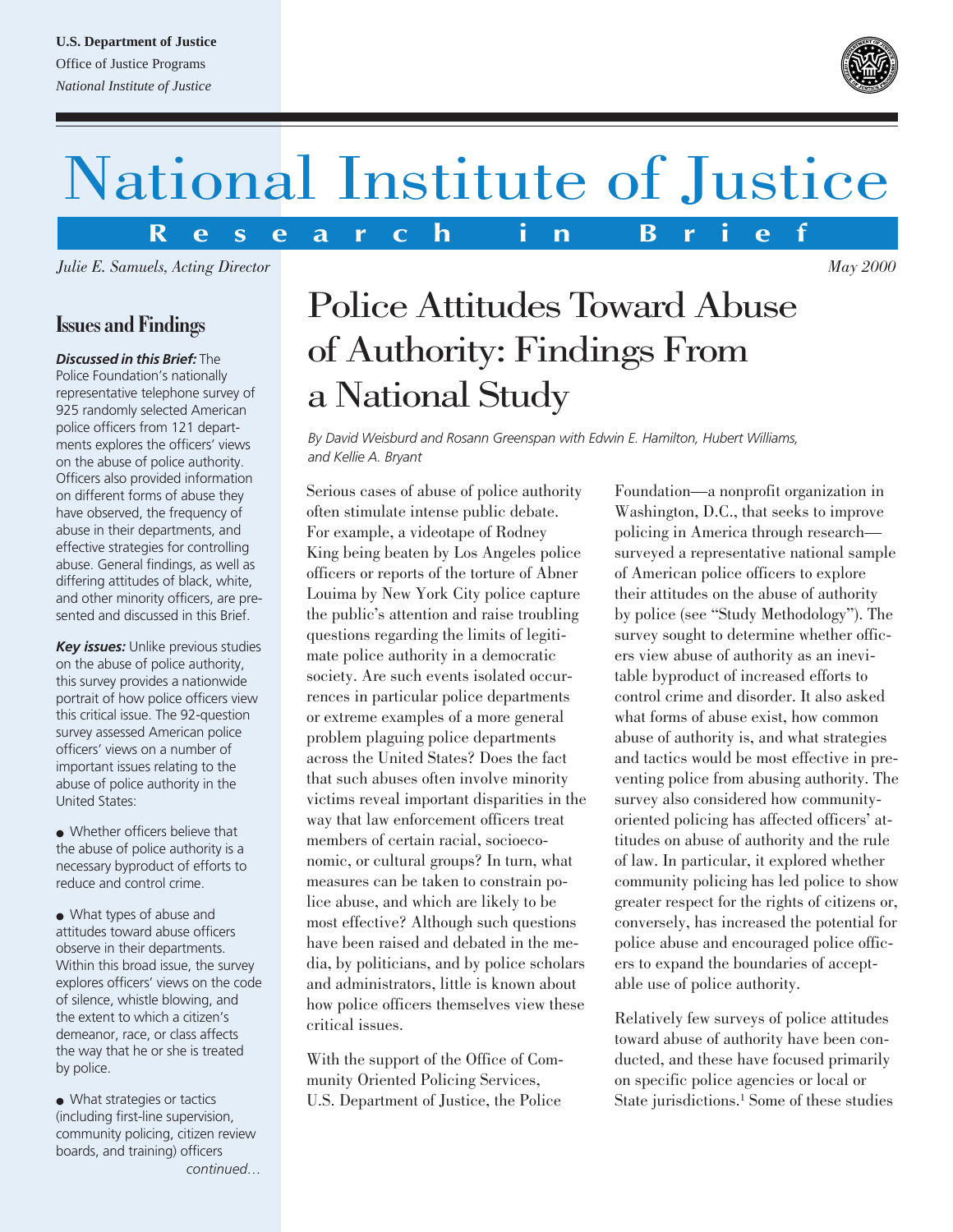#### **Issues and Findings**

*continued…*

find to be effective means of preventing officers from abusing authority.

The survey also analyzed responses according to the participants' race, rank, and sex.

*Key findings:* The results of the survey indicate that the majority of American police officers believe that:

● It is unacceptable to use more force than legally allowable to control someone who physically assaults an officer.

● Extreme cases of police abuse of authority occur infrequently.

• Their departments take a "tough stand" on the issue of police abuse.

● At times their fellow officers use more force than necessary when making an arrest.

● It is not unusual for officers to ignore improper conduct by their fellow officers.

• Training and education are effective ways to reduce police abuse.

● A department's chief and first-line supervisors can play an important role in preventing police from abusing authority.

● Community-oriented policing reduces or has no impact upon the potential for police abuse.

In addition, the survey finds race to be a divisive issue for American police. In particular, black and nonblack officers had significantly different views about the effect of a citizen's race and socioeconomic status on the likelihood of police abuse of authority and about the effect of community policing on the potential for abuse.

*Target audience:* Legislators, policymakers, prosecutors, judges, police chiefs, police officers, and others interested in the critical issue of police officers' abuse of police authority.

yield important insights regarding the problem of police abuse of authority. Studies conducted across two midwestern States (one in Illinois and one in Ohio), for example, suggest that a significant minority of police officers have observed police using "considerably" more force than necessary when apprehending a suspect. In the Illinois study, more than 20 percent of the officers surveyed reported having observed this type of abuse<sup>2</sup>; in the Ohio study, 13 percent of respondents had seen such abuse.3 Moreover, both studies suggest that police harassment of minorities is not an isolated occurrence. More than 25 percent of officers surveyed in the Illinois study and 15 percent of those in the Ohio study stated that they had observed an officer harassing a citizen "most likely" because of his or her race.

Prior studies such as these provide suggestive findings on police officers' attitudes toward the abuse of authority. Nonetheless, the conclusions that may be drawn from them are limited by the fact that they were conducted in specific

departments or regions of the country. Results of the Police Foundation's study, by contrast, are based on a telephone survey of a representative national sample of more than 900 American police officers. Their responses provide the first national portrait of police attitudes toward the abuse of authority.

#### **General findings**

**Overview of findings.** The use of force is a relatively rare occurrence in American policing,<sup>4</sup> but previous studies suggest that when it does occur, it may often escalate to the level of excessive force. For example, a 1996 reexamination of 5,688 cases in the 1977 Police Services Study data found that reasonable force was used in 37 cases (0.65 percent) and that improper force was used in 23 cases (0.40 percent).5 Therefore, improper force was used in 38 percent of encounters that involved force. As the author of that study, Robert Worden, stated, "[I]ncidents in which improper force was used represent a substantial proportion of the incidents in which any force (reasonable or

|                                                                                                                                                  | <b>Strongly</b><br>Agree | Agree | <b>Disagree</b> | <b>Strongly</b><br><b>Disagree</b> |
|--------------------------------------------------------------------------------------------------------------------------------------------------|--------------------------|-------|-----------------|------------------------------------|
| Police are not permitted to use<br>as much force as is often necessary<br>in making arrests. $(n=912)^{a}$                                       | 62 <sup>b</sup>          | 249   | 60.5            | 8.4                                |
| It is sometimes acceptable to use<br>more force than is legally allowable<br>to control someone who physically<br>assaults an officer. $(n=912)$ | 33                       | 21.2  | 55.2            | 203                                |
| Always following the rules is not<br>compatible with getting the job<br>done. $(n=919)$                                                          | 38                       | 39 1  | 496             | 7.6                                |

#### *Exhibit 1. General attitudes toward the use of force (in percent)*

a. Numbers in parentheses represent valid responses.

b. The frequencies are weighted to reflect the population parameters. The 95-percent confidence intervals for responses in this exhibit range between plus or minus 1.0 percent and 4.0 percent for the frequencies reported. Such confidence intervals are commonly noted as the margin of error or sampling error of the survey findings.

Note: Totals may not equal 100 percent due to rounding.

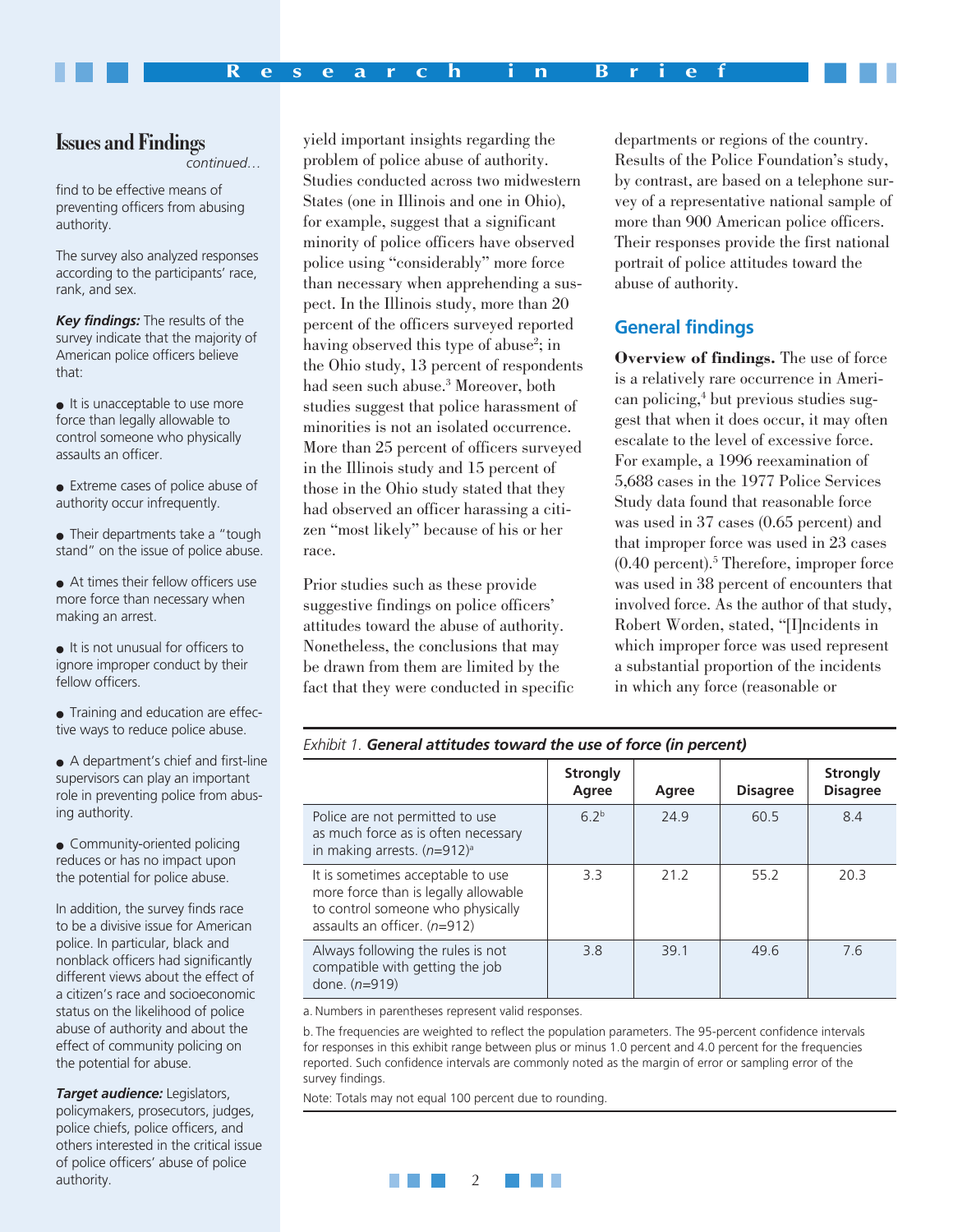improper) was used."6 In his 1980 reanalysis of 1,565 cases in Albert Reiss' 1967 data, Robert Friedrich similarly found that reasonable force had been used in 52 cases (3.3 percent) and that excessive force was used in 28 cases (1.8 percent).7 Excessive force was thus used in 35 percent of encounters that involved force. Nevertheless, it is unclear whether the same results would be found today, because police policies and training regarding use of force have changed since these data were collected. Moreover, given the difficulties of defining excessive force in studies based on systematic social observations, a general caveat regarding these reported statistics is in order.

In trying to understand why incidents involving force escalate to the level of excessive force, the authors asked officers in the sample a series of questions about their attitudes toward the use of force and the behavior of fellow officers. Responses show that most police officers in the United States disapprove of the use of excessive force. Nonetheless, a substantial minority believed that officers should be permitted to use more force than the law currently permits and found it acceptable to sometimes use more force than permitted by the laws that govern them.8 The officers revealed these beliefs in responses to several questions (see exhibit 1). More than 30 percent of the sample agreed or strongly agreed that police officers are not permitted to use as much force as is often necessary when making arrests. Almost 25 percent agreed or strongly agreed that, to control a person who is physically assaulting an officer, it is sometimes acceptable for the officer to use more force than legally allowable. Moreover, more than 40 percent agreed or strongly agreed that always following the rules is incompatible with getting their job done.

|                                                                                                              | <b>Never</b>      | Seldom | Sometimes,<br><b>Often, or Always</b> |
|--------------------------------------------------------------------------------------------------------------|-------------------|--------|---------------------------------------|
| Police officers in [your department]<br>use more force than is necessary<br>to make an arrest. $(n=922)^{a}$ | 16.0 <sup>b</sup> | 624    | 217                                   |
| Police officers in your department<br>respond to verbal abuse with<br>physical force. (n=922)                | 31.8              | 535    | 14.7                                  |

#### *Exhibit 2. Use of force behavior in officers' departments (in percent)*

a. Numbers in parentheses represent valid responses.

b. The frequencies are weighted to reflect the population parameters. The 95-percent confidence intervals for responses in this exhibit range between plus or minus 1.0 percent and 4.0 percent for the frequencies reported. Such confidence intervals are commonly noted as the margin of error or sampling error of the survey findings.

Note: Totals may not equal 100 percent due to rounding.

Although a substantial minority of officers in the sample expressed the view that the police should be permitted to use more force, the overwhelming majority did not believe that officers regularly engaged in the excessive use of force. A mere 4.1 percent thought that police officers regularly used more physical force than necessary when making arrests, and almost all of the officers (97.1 percent) agreed that serious cases of misconduct (like the Rodney King case in Los Angeles and the Abner Louima case in New York) were "extremely rare" in their departments.

Still, respondents did not give their fellow officers a completely clean report. Almost 22 percent agreed or strongly agreed that officers in their departments sometimes (or often or always) use more force than necessary, and only 16 percent reported that their fellow officers never do so (see exhibit 2). Although more than 90 percent found it inappropriate for officers to respond to verbal abuse with physical force, almost 15 percent indicated that officers in their departments engaged in such behavior at least sometimes.

**The code of silence.** Some of the strongest and most varied opinions expressed by respondents concerned the difficult question of whether officers should report other officers' misconduct. Responses on this subject suggest the possibility of a large gap between attitudes and behavior. That is, even though officers do not believe in protecting wrongdoers, they often do not turn them in.

More than 80 percent of police surveyed reported that they do not accept the "code of silence" (i.e., keeping quiet in the face of misconduct by others) as an essential part of the mutual trust necessary to good policing (see exhibit 3). However, about one-quarter (24.9 percent) of the sample agreed or strongly agreed that whistle blowing is not worth it, more than two-thirds (67.4 percent) reported that police officers who report incidents of misconduct are likely to be given a "cold shoulder" by fellow officers, and a majority (52.4 percent) agreed or strongly agreed that it is not unusual for police officers to "turn a blind eye" to other officers' improper conduct (exhibit 3). A surprising 6 in 10 (61 percent) indicated that police

3 **The Company Contract Contract**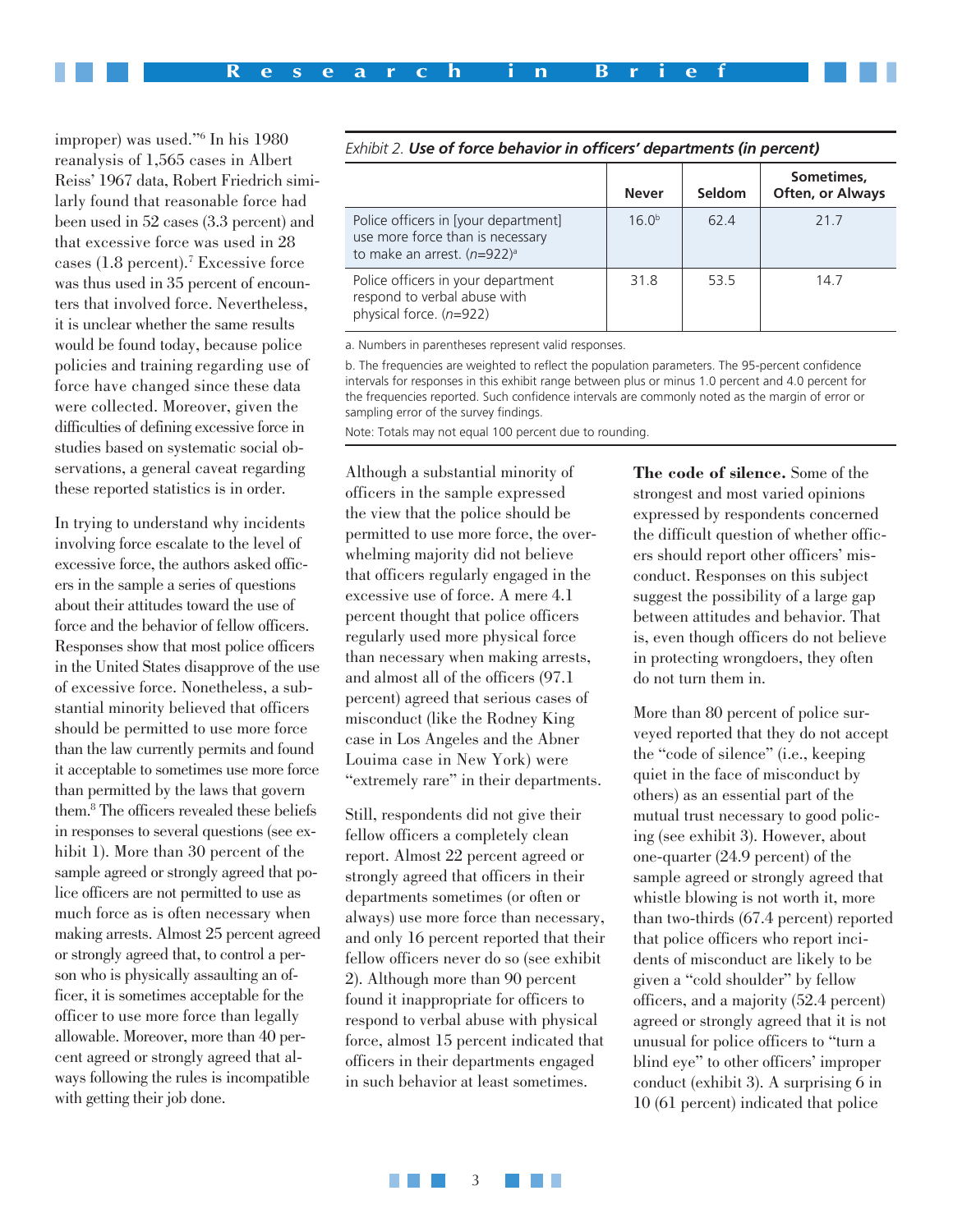## **Survey Methodology**

**T**<br> **T** he telephone survey of a randomly<br>
selected national sample of police officers he telephone survey of a randomly was administered by Mathematica Policy Research, Inc., a research and analysis firm based in Princeton, NJ, under the direction of the Police Foundation.<sup>a</sup> Staff members of the Police Foundation developed the survey instrument after reviewing available prior studies and considering the results of a series of focus groups with police scholars and managers and police rank and file.<sup>b</sup> The survey took officers an average of 25 minutes to complete and was administered with careful concern for protecting participants' anonymity, privacy, and confidentiality.

**Sample selection.** To select a representative national sample of police officers, the authors used a multistage or "clustered" sampling method.<sup>c</sup> Selection of the sample began by defining the sampling frame (that is, the universe of relevant police departments throughout the country from which to select officers). For inclusion in the sampling frame, a department had to:

● Have primary responsibility for providing police services to a residential population.

● Have a minimum of 10 full-time sworn officers.

 $\bullet$  Be either a municipal or a county police agency.

The sampling frame identified consisted of 5,042 police departments, which employed the great majority (between 91.6 and 94.1 percent) of all full-time sworn officers serving in local police agencies in the United States.<sup>d</sup> In 1997, the number of officers in these 5,042 departments was estimated at about 350,000.<sup>e</sup> From the 5,042 departments, the authors selected 121 representative departments (based on size and region), $<sup>f</sup>$  and of these,</sup>

113 ultimately agreed to participate in the survey (for an overall departmental participation rate of 93.4 percent). Participating departments cooperated by submitting rosters of all full-time sworn personnel, with the rank, address, and telephone number of each officer.

From those lists, the authors took a weighted representative sample of 1,060 officers,<sup>9</sup> 925 of whom completed the survey (for a completion rate of 87.3 percent). Combining the departmental participation rate of 93.4 percent with the officer completion rate of 87.3 percent results in an overall response rate for the survey of 81.5 percent.h

**Sample characteristics.** Because of the stratified and clustered sampling procedures used in this study, the authors included a correction (based on weighting each department and police officer according to the proportion of the actual population of American police officers that they represented) when reporting survey responses.<sup>i</sup> In the weighted sample, 70 percent of the officers were drawn from the rank and file, with sergeants constituting about 15 percent and 13 percent holding the rank of lieutenant or above. More than 20 percent of the officers were under 30 years old, and more than 8 percent were over 50. Almost three-quarters of the officers were either married or living with someone as married.

The weighted sample indicated that American policing reflects the racial and ethnic composition of the population of the United States. Approximately 80.8 percent of the officers in the sample, for example, are white (compared with 80.3 percent of the U.S. population),10.7 percent are black (compared with 12 percent of the national population), and 9.6 percent are of Hispanic, Latino, or Spanish origin (compared with 8.8 percent of the U.S. population).<sup>j</sup> However, American policing continues to be a predominantly male profession, with only

8.5 percent of the weighted sample being female.

#### **Notes**

a. The authors extend thanks to Rhoda Cohen, who served as project director for Mathematica Policy Research, Inc.

b. In addition to the important contributions of the police scholars, chiefs, and officers who participated in the focus groups and the officers who participated in a pretest of the survey, the authors consulted several police researchers about the development of the survey instrument. The authors extend particular thanks to Professors Carl Klockars, Peter Manning, Steve Mastrofski, Albert Reiss, Jerome Skolnick, and Robert Worden.

c. The sample was selected using probability proportional to size (PPS) methods. Each of the 5,042 departments was assigned a measure of size based on an estimate of the number of full-time sworn officers in the department (estimates were based on Maguire, Edward R., Jeffrey B. Snipes, Craig D. Uchida and Margaret Townsend. 1998. "Counting Cops: Estimating the Number of Police Departments and Police Officers in the USA." *Policing: An International Journal of Police Strategies and Management* 21(1): 97–120.) Departments were assigned to one of three groups, based on size. The first group included nine departments, each of which was so large that it was certain to be sampled using PPS methods. These departments were selected with probability 1.0 and called "certainty selections." The two other groups or strata were "the middle group" (departments with 25 or more full-time sworn officers) and "the smallest group" (departments with 10– 24 officers). The authors then divided the strata into four geographic regions and identified a stratified sample of departments that included 9 certainty selections, 84 departments from the middle group, and 28 from the smallest stratum.

d. The authors thank Ed Maguire for his assistance in developing the list of police agencies. Maguire developed the sampling frame by combining information contained in the Uniform Crime Reports, the 1992 Census

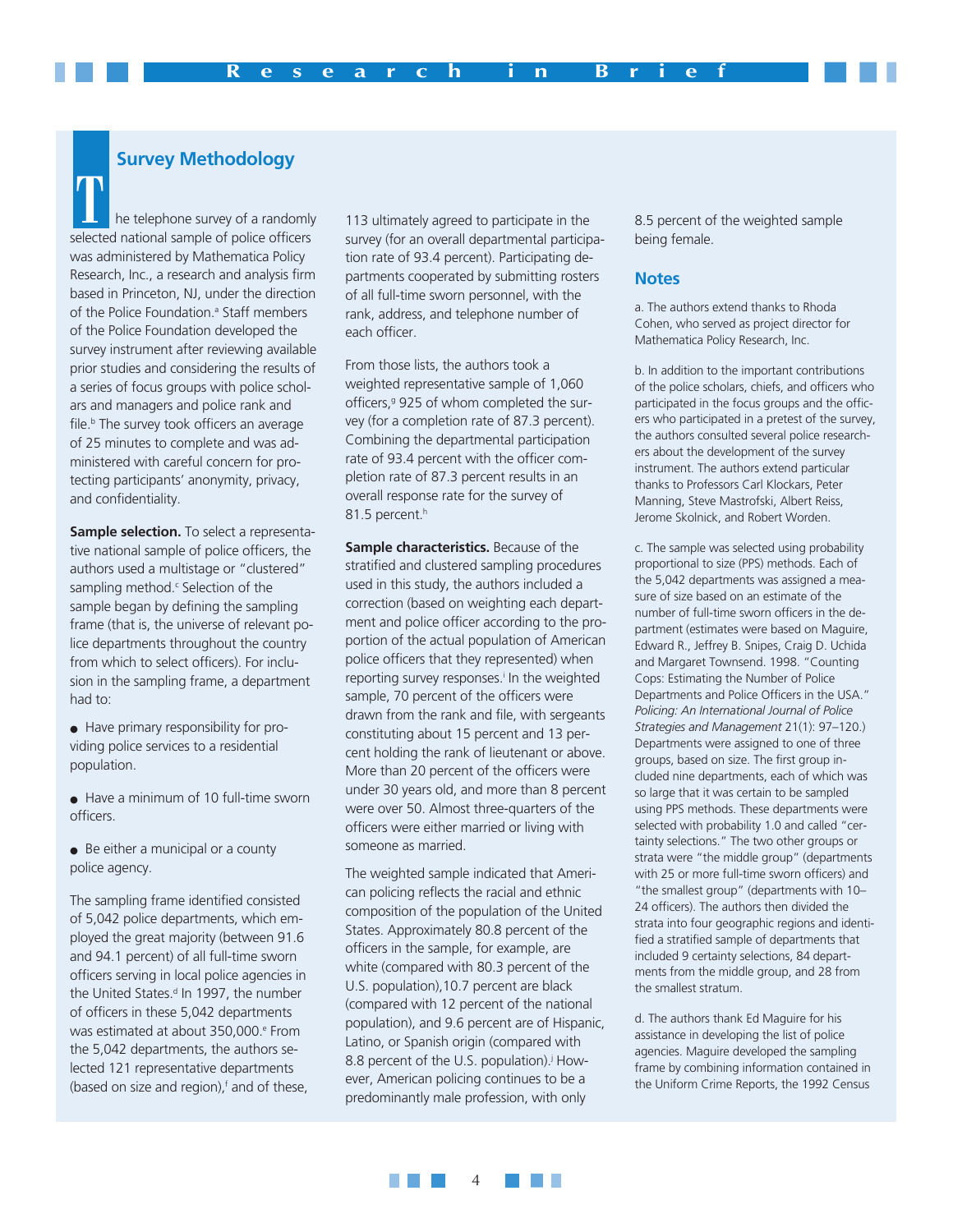of Law Enforcement Agencies, and a list of police departments provided by the Office of Community Oriented Policing Services. (See also Maguire, Edward R., "The Police Foundation Use of Force Study: Sampling Frame Design Issues," memorandum prepared for the Police Foundation, October 20, 1997.)

#### e. Ibid.

f. See note c.

g. The authors based selection of officers on a final sample goal of between 925 and 950 completed surveys. For certainty departments, the number of officers selected was based on a proportion of the total number of officers in the department. For departments with 25 or more officers, 10 officers per department were included in the sample, and for departments with 10–24 officers, an average of 4.5 officers per department were included (a random half of the departments in this group was allocated for 5 selections, and the other half was allocated for 4).

h. The overall response rate is the product of the officer completion rate (87.3 percent) and the departmental participation rate (93.4 percent).

i. The weighting procedure was developed by John Hall of Mathematica Policy Research, Inc. For a full description of the weighting procedure, readers may contact the authors or refer to the full technical report: Weisburd, David, Rosann Greenspan, Kellie Bryant, Edwin E. Hamilton, Hubert Williams, and David Olson, *Abuse of Authority in the Age of Community Policing: A Preliminary Study of Issues and Attitudes*, *Final Report,* Washington, DC: Police Foundation. This report is forthcoming in 2000 from the Police Foundation, 1201 Connecticut Avenue N.W., Suite 200, Washington, DC 20036.

j. U.S. Census Bureau, *Census of Population and Housing, 1990: Summary Tape File 3*, Washington, DC: Bureau of the Census, 1991.

|  |  | Exhibit 3. Code of silence (in percent) |  |  |
|--|--|-----------------------------------------|--|--|
|--|--|-----------------------------------------|--|--|

|                                                                                                                                               | <b>Strongly</b><br>Agree | Agree | <b>Disagree</b> | <b>Strongly</b><br><b>Disagree</b> |
|-----------------------------------------------------------------------------------------------------------------------------------------------|--------------------------|-------|-----------------|------------------------------------|
| The code of silence is an essential part<br>of the mutual trust necessary to good<br>policing. $(n=905)^{a}$                                  | 1.2 <sup>b</sup>         | 15.7  | 65.6            | 175                                |
| Whistle blowing is not worth it.<br>$(n=904)$                                                                                                 | 3.1                      | 21.8  | 63.5            | 11.7                               |
| An officer who reports another officer's<br>misconduct is likely to be given the<br>cold shoulder by his or her fellow<br>officers. $(n=908)$ | 11 <sub>0</sub>          | 56.4  | 30.9            | 1.8                                |
| It is not unusual for a police officer to<br>turn a blind eye to improper conduct<br>by other officers. $(n=908)$                             | 18                       | 50.6  | 43.3            | 4.4                                |
| Police officers always report serious<br>criminal violations involving abuse of<br>authority by fellow officers. (n=899)                      | 2.8                      | 36.2  | 58.5            | 25                                 |

a. Numbers in parentheses represent valid responses.

b. The frequencies are weighted to reflect the population parameters. The 95-percent confidence intervals for responses in this exhibit range between plus or minus 0.5 percent and 4.0 percent for the frequencies reported. Such confidence intervals are commonly noted as the margin of error or sampling error of the survey findings.

Note: Totals may not equal 100 percent due to rounding.

officers do not always report even serious criminal violations that involve the abuse of authority by fellow officers.<sup>9</sup>

**The role of race, class, and demeanor.** The role of societal and other extralegal factors in law enforcement has long been a concern of criminologists.10 Examining how demeanor affects police behavior, scholars have generally found that a citizen's disrespectful or hostile manner increases the likelihood of his or her arrest.<sup>11</sup> The Police Foundation's survey shows American police almost evenly divided on the issue of whether a police officer is more likely to arrest a person who displays what the officer considers to be a bad attitude. Almost half (48.8 percent) of the officers in the sample agreed or strongly agreed that a bad attitude would increase the likelihood of arrest, and just more than half

(51.2 percent) disagreed or strongly disagreed with the statement (see exhibit 4).

Do other extralegal factors, such as whether a citizen is black or white, poor or middle class, make a difference in the type of treatment he or she is likely to receive from the police? The criminological literature is split on the extent to which race affects everyday policing, $^{12}$  the likelihood of being arrested,<sup>13</sup> and the use of excessive force.14 Of the sample, about one in six (17 percent) believed that whites are treated better by police than blacks and other minorities, and about one in 10 (11.1 percent) believed that more police violence occurs against blacks than against whites (see exhibit 4). Fourteen percent of the sample believed that police officers use physical force against poor

5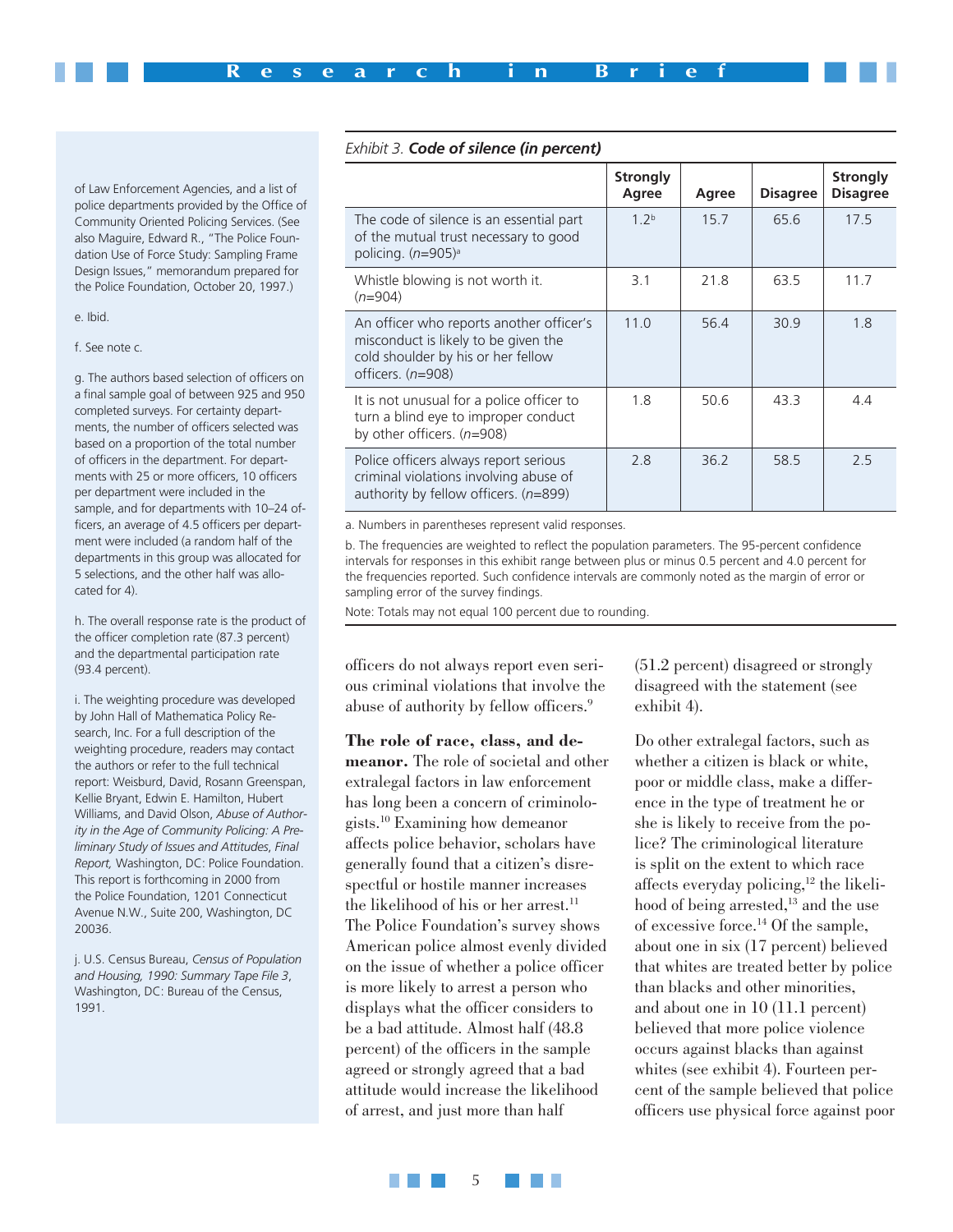people more often than they do against middle-class people in similar situations. These responses suggest that most American police do not believe that race and class are important in understanding police abuse of authority. However, findings presented later in this Research in Brief suggest that black officers and nonblack (white and other minority) police officers strongly disagree about the salience of race.

#### **Methods of controlling abuse of**

**authority.** Officers in the sample were asked how their departments handle cases of abuse of authority. Officers overwhelmingly (92.6 percent) reported that their departments take a very tough stance on improper behavior by police and overwhelmingly (94.4 percent) disagreed with the suggestion that investigations of police misconduct are usually biased in favor of the police (see exhibit 5).

Can leadership within a department make a difference in preventing police officers from abusing authority? Policing scholars have often recognized the importance of a police chief's role. Jerome Skolnick and James Fyfe, for example, have argued that "[T]he chief is the main architect of police officers' street behavior. This is so because the strength and direction of street-level police peer pressures ultimately are determined by administrative definitions of good and bad policing and by the general tone that comes down from the top."15 Almost 85 percent of the sample agreed or strongly agreed that a police chief's strong position against the abuse of authority can make a big difference in deterring officers from abusing their authority (see exhibit 5).

As important as the officers in the sample viewed the role of the chief in preventing abuse, an even greater

majority (almost 90 percent) believed that good first-line supervisors were effective in preventing police officers from abusing their authority (see exhibit 5). In focus-group sessions, police supervisors indicated that supervisors serving as role models was a critical aspect in good first-line leadership.16 Although 90 percent of the survey sample stressed the importance of good supervisors in preventing abuse, only 55 percent agreed or strongly agreed that most abuse could be stopped with more effective methods of supervision (see exhibit 5).

The survey also examined the extent to which specialized training helps control the abuse of authority. Contrary to the traditional view that most important policing lessons are obtained through experience in the field rather than in the academy, $17$  police scholars

and professionals have recently emphasized the importance of changing models of police training, renewing departments' commitments to training, and exploring vastly different training curriculums.18 As reflected in exhibit 5, the majority of police officers in the sample who had received training in ethics, interpersonal skills, or cultural sensitivity believed that such training could play a role in controlling abuse of police authority. A substantial majority (82.2 percent) of officers who had received training in law enforcement ethics (in the academy or after becoming an officer) agreed that such training was effective in preventing the abuse of authority. A similar majority (80.3 percent) of those who had received police training in interpersonal skills or relations believed that the training prevented the abuse of authority, and almost 75 percent of officers who had

#### *Exhibit 4. The impact of demeanor, race, and socioeconomic status on police behavior (in percent)*

|                                                                                                                                                         | Strongly<br>Agree | Agree | <b>Disagree</b> | <b>Strongly</b><br><b>Disagree</b> |
|---------------------------------------------------------------------------------------------------------------------------------------------------------|-------------------|-------|-----------------|------------------------------------|
| A police officer is more likely to arrest<br>a person who displays what he or<br>she considers to be a bad attitude.<br>$(n=917)^{a}$                   | 2.1 <sup>b</sup>  | 46.7  | 45.1            | 61                                 |
| Police officers often treat whites<br>better than they do blacks and other<br>minorities. $(n=914)$                                                     | 1.2               | 15.8  | 57.8            | 25.2                               |
| Police officers are more likely to use<br>physical force against blacks and<br>other minorities than against whites<br>in similar situations. $(n=916)$ | 17                | 94    | 556             | 333                                |
| Police officers are more likely to use<br>physical force against poor people<br>than against middle-class people in<br>similar situations. $(n=918)$    | 1.9               | 12.3  | 579             | 279                                |

a. Numbers in parentheses represent valid responses.

b. The frequencies are weighted to reflect the population parameters. The 95-percent confidence intervals for responses in this exhibit range between plus or minus 0.5 percent and 4.0 percent for the frequencies reported. Such confidence intervals are commonly noted as the margin of error or sampling error of the survey findings.

Note: Totals may not equal 100 percent due to rounding.

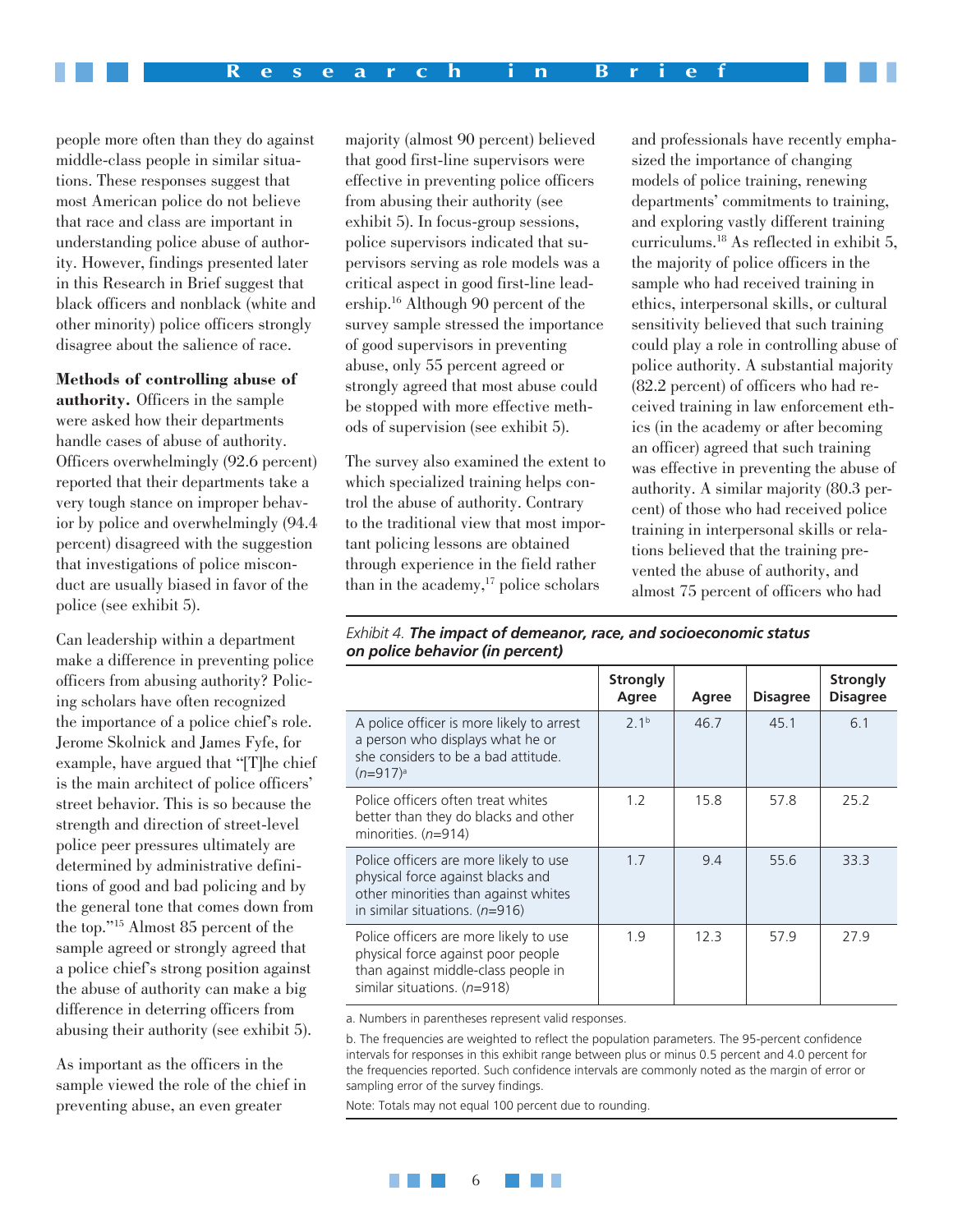received training in human diversity, cultural differences, cultural awareness, or ethnic sensitivity reported that the training prevented the abuse of authority.

When asked about the effectiveness of different institutional procedures for addressing abuses of authority, most considered internal affairs units effective (78.6 percent). A much smaller percentage (37.8 percent) considered

citizen review boards an effective way to prevent police misconduct.

**Effects of community-oriented policing.** Some scholars have suggested that community-oriented policing decreases the likelihood that officers will engage in gross forms of corruption (such as extortion) but increases the chance that they will engage in softer or less serious forms of corruption (such as accepting a free

|                                                                                                                                                                                       | <b>Strongly</b><br>Agree | Agree | <b>Disagree</b> | <b>Strongly</b><br><b>Disagree</b> |
|---------------------------------------------------------------------------------------------------------------------------------------------------------------------------------------|--------------------------|-------|-----------------|------------------------------------|
| Your police department takes a very<br>tough stance on improper behavior<br>by police. $(n=921)^a$                                                                                    | 35.2 <sup>b</sup>        | 57.4  | 6.6             | 0.9                                |
| Investigations of police misconduct<br>are usually biased in favor of the<br>police. $(n=914)$                                                                                        | 0.4                      | 5.1   | 72.4            | 22.0                               |
| If a police chief takes a strong position<br>against abuses of authority, he or<br>she can make a big difference in<br>preventing officers from abusing their<br>authority. $(n=920)$ | 24.5                     | 60.3  | 13.8            | 1.4                                |
| Good first-line supervisors can help<br>prevent police officers from abusing<br>their authority. $(n=921)$                                                                            | 22.9                     | 66.9  | 9.3             | 0.9                                |
| Most police abuse of force could be<br>stopped by more effective methods<br>of supervision. $(n=913)$                                                                                 | 7.3                      | 48.0  | 39.5            | 5.2                                |
|                                                                                                                                                                                       |                          |       |                 |                                    |

|  | Exhibit 5. Controlling abuses of authority (in percent) |  |  |  |  |
|--|---------------------------------------------------------|--|--|--|--|
|--|---------------------------------------------------------|--|--|--|--|

| (Questions below are applicable only to officers who<br>have received training in the area specified)                      | Yes | Nο  |
|----------------------------------------------------------------------------------------------------------------------------|-----|-----|
| Do you think training in ethics is effective at preventing<br>abuse of authority? $(n=576)$                                | 822 | 178 |
| Do you think training in interpersonal skills or relations is<br>effective at preventing abuse of authority? $(n=674)$     | 803 | 197 |
| Do you think training in human diversity or cultural awareness<br>is effective at preventing abuse of authority? $(n=807)$ | 749 | 251 |

a. Numbers in parentheses represent valid responses.

b. The frequencies are weighted to reflect the population parameters. The 95-percent confidence intervals for responses in this exhibit range between plus or minus 0.5 percent and 4.0 percent for the frequencies reported. Such confidence intervals are commonly noted as the margin of error or sampling error of the survey findings.

Note: Totals may not equal 100 percent due to rounding.

lunch, professional discount, or gift of appreciation).19 Others maintain that community policing has no discernible impact on corrupt behavior.<sup>20</sup> As discussed below, officers surveyed in the study generally believed that a close relationship with the community, such as that resulting from communityoriented policing, did not increase the risk of police corruption.

The study examined officers' attitudes toward police corruption in two ways. First, researchers asked officers whether they agreed with the following statement (which includes no reference to community policing): "Frequent friendly contact with local residents and merchants increases the likelihood that police officers will accept free lunches, discounts, or gifts of appreciation for effective service." Although approximately 20 percent of the officers agreed or strongly agreed with the statement, almost 80 percent disagreed or strongly disagreed with it. Second, because almost all the officers in the sample (98.4 percent) claimed to be familiar with the concept of community-oriented policing, the survey asked whether officers thought that community policing increased, decreased, or had no impact on the risk of corrupt behavior. Only 7.1 percent thought that community policing increased the risk of corruption (see exhibit 6). More than one-third (35.8 percent) of the officers thought it decreased the risk of corruption, and more than one-half (57.1 percent) believed that it had no impact (see exhibit 6).

Do officers see any relationship between community policing and excessive force? Almost none believed that community policing increased the number (2.0 percent) or seriousness (3.4 percent) of incidents involving

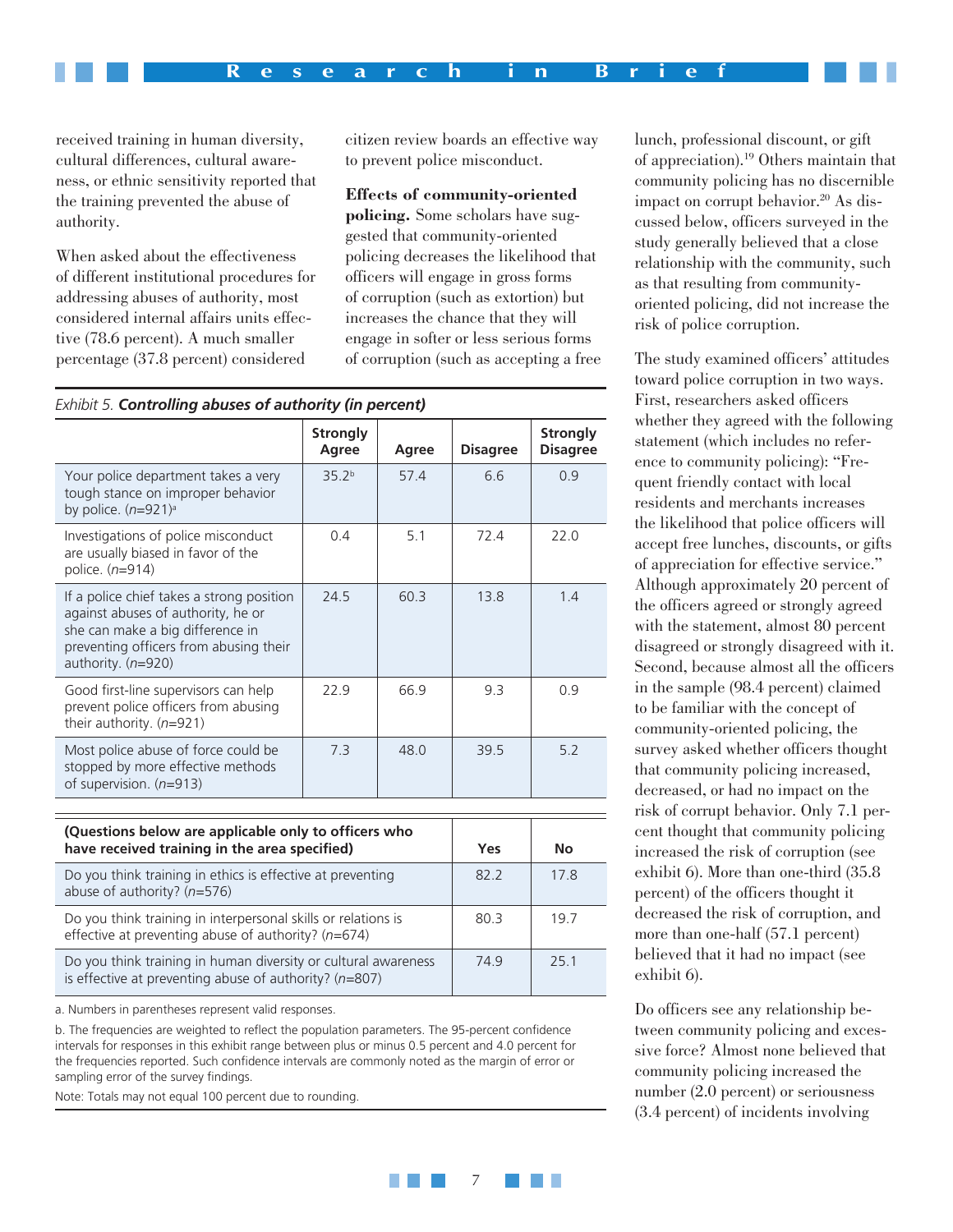| Exhibit 6. The role of community policing (in percent) |
|--------------------------------------------------------|
|--------------------------------------------------------|

|                                                                                                                                                           | <b>Increases</b> | <b>Decreases</b> | Has No Impact |
|-----------------------------------------------------------------------------------------------------------------------------------------------------------|------------------|------------------|---------------|
| Do you think that community policing<br>increases, decreases, or has no impact<br>on the risk of corrupt behavior? $(n=883)^{a}$                          | 7.1 <sup>b</sup> | 35.8             | 57 1          |
| Do you think that community policing<br>increases, decreases, or has no impact<br>on the number of incidents involving<br>excessive force? $(n=885)$      | 20               | 50.9             | 471           |
| Do you think that community policing<br>increases, decreases, or has no impact<br>on the seriousness of incidents involving<br>excessive force? $(n=884)$ | 3.4              | 422              | 54.4          |

a. Numbers in parentheses represent valid responses.

b. The frequencies are weighted to reflect the population parameters. The 95-percent confidence intervals for responses in this exhibit range between plus or minus 0.5 percent and 4.0 percent for the frequencies reported. Such confidence intervals are commonly noted as the margin of error or sampling error of the survey findings.

excessive force (see exhibit 6). One-half of the officers surveyed (50.9 percent) said that community policing reduced the number of incidents involving excessive force, and 42.2 percent thought that it decreased the seriousness of incidents. Approximately one-half of the officers reported that community policing had no impact on either the number of incidents of excessive force (47.1 percent) or the seriousness of those incidents (54.4 percent) (see exhibit 6).

The community policing partnership is often a complicated one. Almost all officers in the sample (96.9 percent) indicated that police officers sometimes have to explain to individuals and groups of citizens that the police are prohibited by law from using certain tactics that citizens may encourage them to use. Approximately 2 out of 10 officers (21.4 percent), however, felt that they could use more aggressive tactics than they otherwise would if the community asked them to do so. The question of whether requests from the community sometimes lead officers to "cross the line" and use tactics prohibited by law remains unanswered.

#### **Additional findings by race, rank, and sex**

The general findings described above reflect how officers in the sample (as a group) view a number of issues relating to the abuse of authority. But the data also reveal important findings regarding how different subgroups in the sample view these issues. To identify and explore these differences, this section breaks down the officers' responses to selected questions according to the responding officers' race, rank, and sex.

**Impact of race: White, black, and other minority officers.** By far, the most striking differences among subgroups of officers in the sample were among police officers of different races. The sample was originally divided into two racial categories: white and nonwhite. (Officers were grouped in this manner to ensure that a sufficiently large number of officers would

be included in each category.) However, after detecting strong differences in the responses of white and nonwhite officers, the authors divided the nonwhite category into two subcategories (black officers and other minority officers) and reexamined the data. The reexamination revealed that black officers' opinions on abuse of authority differed significantly from those of white and other minority officers.

The survey revealed that the attitudes of "other minority" officers were more similar to those of white police officers than to those of black officers. Although the survey may not be generalizable beyond police officers, its findings seem to corroborate the view that there is a racial divide between whites and blacks in American society—a divide so pronounced that even the apparently strong culture of policing does not transcend it.

Differences among black, white, and other minority officers did not emerge on every issue addressed by the survey. When different opinions (based on race) did occur, however, the disparity was strong, and the types of questions that officers answered differently (based on their race) could be grouped into meaningful configurations. As reported earlier, 17 percent of all officers in the weighted sample agreed or strongly agreed that police officers often treat whites better than they treat blacks and other minorities. Yet more than half (51.3 percent) of the black officers agreed or strongly agreed that whites receive better treatment. By contrast, less than one-fourth of the other minority officers (23.4 percent) and less than one-eighth of white officers (11.9 percent) agreed or strongly agreed with the statement (see exhibit 7).

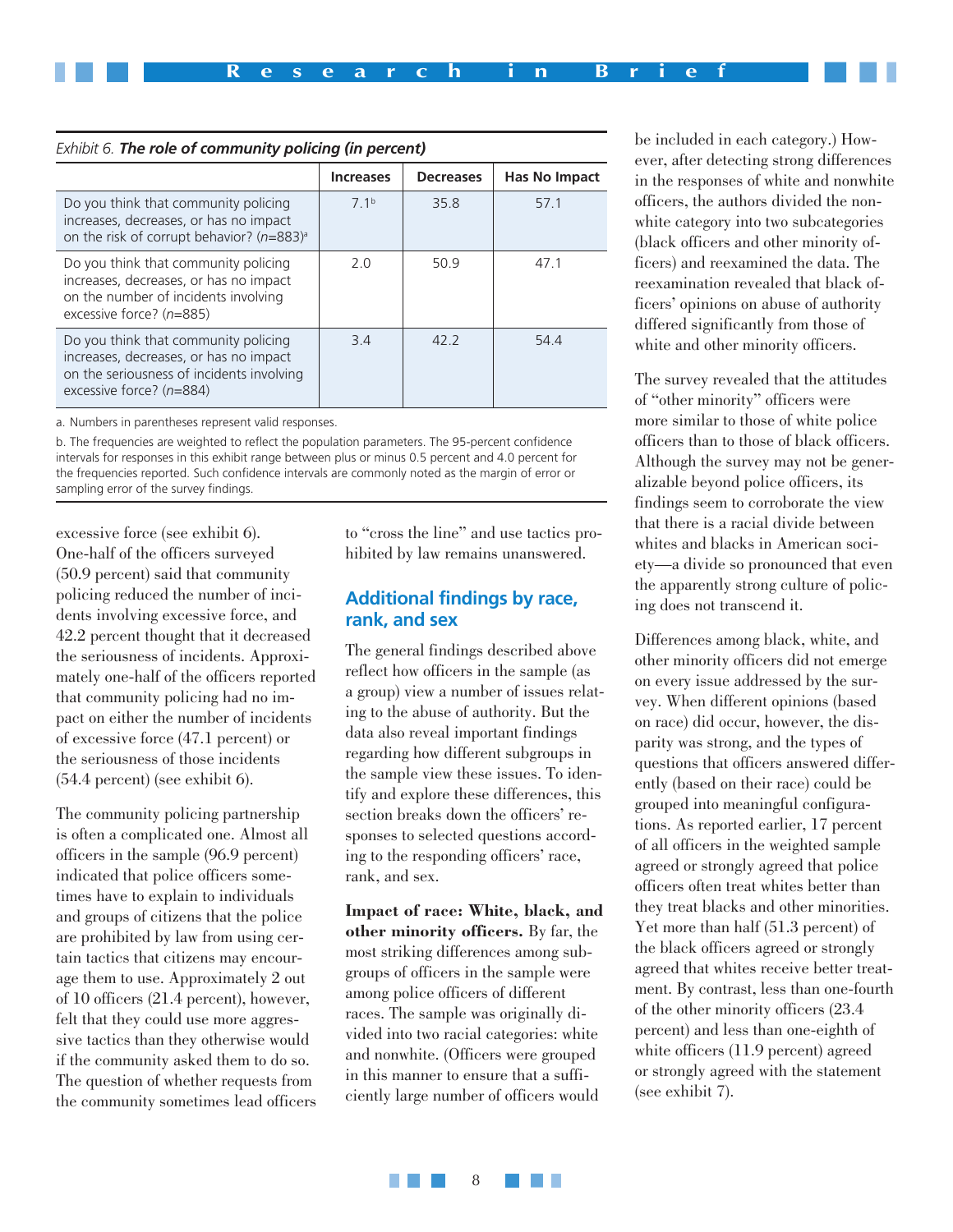The divergence between the views of black officers and those of other officers was even more pronounced on the question of whether police officers are more likely to use physical force against blacks and other minorities than against whites in similar situations. Although only 1 in 20 (5.1 percent) white officers in the sample believed that blacks and other minorities received such unequal treatment. well over half of the black officers surveyed (57.1 percent) thought that police officers were more likely to use physical force against blacks and other minorities than against whites in similar situations. The opinion of other minority officers (12.4 percent of whom agreed or strongly agreed with the statement) was much closer to that of the white officers (see exhibit 7).

Black officers were also more likely than whites and other minorities to report unequal treatment by police on the basis of socioeconomic status. Although less than one-tenth of white officers in the sample (8.8 percent) agreed or strongly agreed that police officers were more likely to use physical force against poor people than against middle-class people in similar situations, more than one-half of the black officers (54.4 percent) felt that way. Again, the position of other minority officers (17.2 percent of whom agreed or strongly agreed with the statement) fell between that of the white and the black officers but closer to that of the white officers (see exhibit 7).

Although the survey suggests that black officers are more likely than other officers to believe that minority and poor citizens are treated unfairly by police, it also indicates that black officers have greater faith in the

communities they serve.<sup>21</sup> Approximately 65 percent of black officers (compared with 49.2 percent of white officers) believed that communityoriented policing was capable of reducing the number of incidents involving excessive force, and 63 percent of black officers (compared with 39 percent of white officers) believed that community policing could decrease the seriousness of incidents involving excessive force. Black officers' responses regarding citizen review

boards further demonstrate their faith in the community—with slightly less than 70 percent of black officers in the sample agreeing or strongly agreeing that citizen review boards are effective at preventing police misconduct, compared with one-third (33.3 percent) of white officers who found the boards effective (exhibit 8).

**Impact of rank: Supervisors versus nonsupervisors.** Although the majority of officers in the sample—

#### *Exhibit 7. Impact of officers' race on attitudes toward treatment of minority and poor citizens (in percent)*

|                         | <b>Strongly</b><br>Agree | Agree | <b>Disagree</b> | <b>Strongly</b><br><b>Disagree</b> |
|-------------------------|--------------------------|-------|-----------------|------------------------------------|
| White officers          | 0.7                      | 11.2  | 60.5            | 27.7                               |
| <b>Black officers</b>   | 4.6                      | 46.7  | 39.8            | 8.9                                |
| Other minority officers | 2.4                      | 21.0  | 53.8            | 229                                |

Police officers often treat whites better than blacks and other minorities.

*Chi-square*=41.78, *df*=6, and *p*<0.001

Police officers are more likely to use physical force against blacks and other minorities than against whites in similar situations.

|                         | <b>Strongly</b><br>Agree | Agree | <b>Disagree</b> | <b>Strongly</b><br><b>Disagree</b> |
|-------------------------|--------------------------|-------|-----------------|------------------------------------|
| White officers          | 0.6                      | 4.5   | 58.0            | 37.0                               |
| <b>Black officers</b>   | 9.4                      | 47.7  | 421             | 0.9                                |
| Other minority officers | 2.4                      | 10.0  | 50.7            | 36.9                               |

*Chi-square*=86.80, *df*=6, and *p*<0.001

Police officers are more likely to use physical force against poor people than against middle-class people in similar situations.

|                         | <b>Strongly</b><br>Agree | Agree | <b>Disagree</b> | <b>Strongly</b><br><b>Disagree</b> |
|-------------------------|--------------------------|-------|-----------------|------------------------------------|
| White officers          | 0.8                      | 8.0   | 60.1            | 31.1                               |
| <b>Black officers</b>   | 9.1                      | 45.3  | 43.6            | 2.0                                |
| Other minority officers | 4.2                      | 13.0  | 52.9            | 30.0                               |
|                         |                          |       |                 |                                    |

*Chi-square*=85.42, *df*=6, and *p*<0.001

Note: Totals may not equal 100 percent due to rounding.

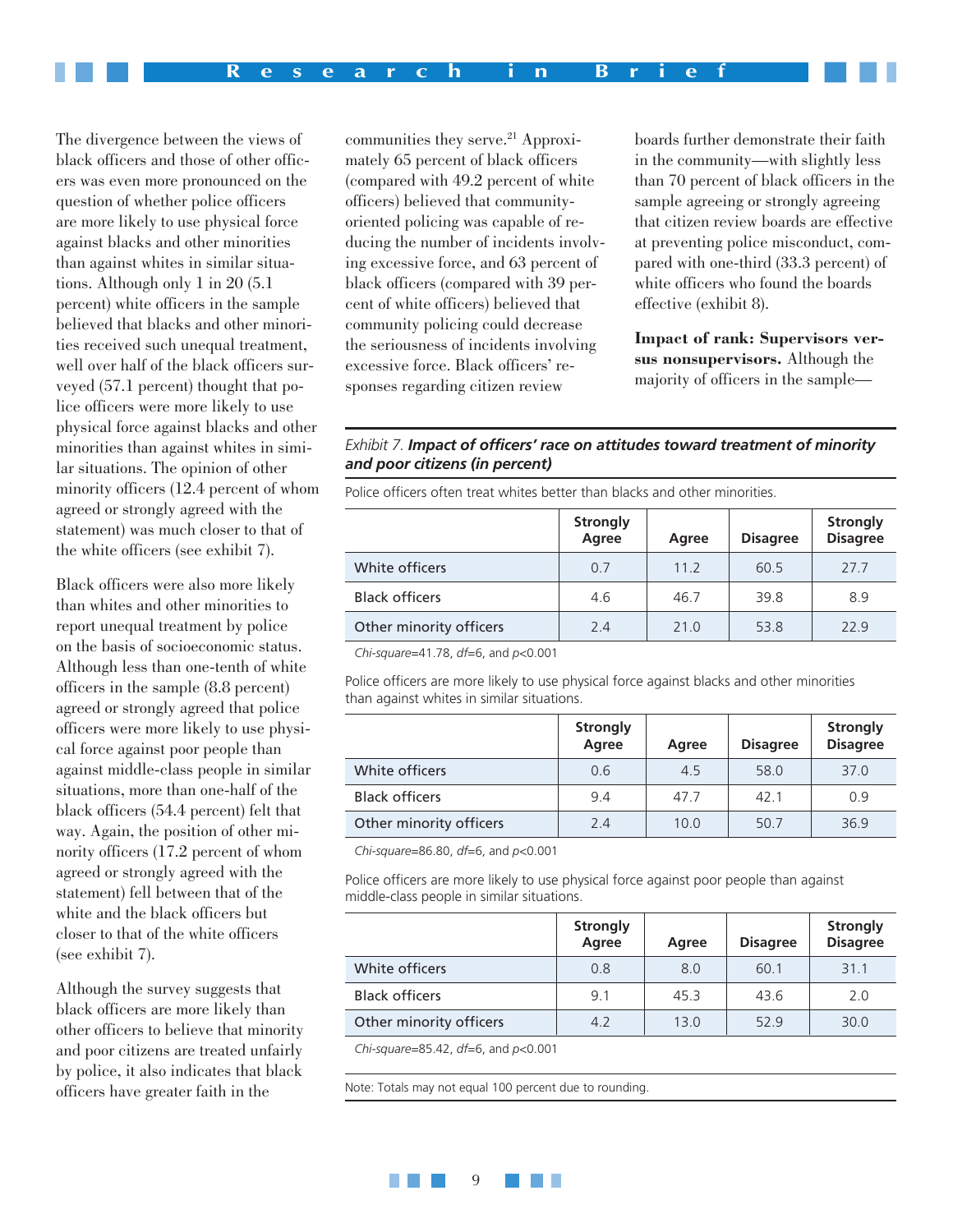supervisors and nonsupervisors alike—agreed that supervision plays an important role in controlling abuse of authority (see exhibit 5), this belief is particularly strong among supervisors themselves. For instance, 87 percent of nonsupervisors (primarily patrol officers) and 97 percent of supervisors indicated that good first-line supervisors could help prevent police officers from abusing their authority (see exhibit 9). Similarly, 50 percent of nonsupervisors and 68 percent of supervisors believed that most police abuse of force could be stopped by developing more effective methods of supervision.

Still in keeping with their role as supervisors, but less predictable, were supervisors' responses to a series of questions about the reporting of misbehavior. More than 80 percent of supervisors believed in the value of reporting or "blowing the whistle" on fellow officers who engaged in misbehavior, compared with slightly more than 70 percent of nonsupervisors. Similarly, supervising officers in the sample were less likely to subscribe to the code of silence, with only 7.6 percent of supervisors agreeing that the code of silence is an essential part of the mutual trust necessary to good policing (compared with 20.7 percent of nonsupervising officers). Supervisors also agreed to a lesser extent than nonsupervisors that it is sometimes acceptable to use more force than legally allowable to control someone who physically assaults an officer (16.4 percent of supervisors and 27.8 percent of nonsupervisors agreed or strongly agreed that such conduct was acceptable). Supervisors were also less likely to agree that departmental rules about the use of force should not be any stricter than those required by law

#### *Exhibit 8. Impact of officers' race on attitudes toward community policing and citizen review boards (in percent)*

Community-oriented policing increases, decreases, or has no impact on the number of incidents involving excessive force.

|                         | <b>Increases</b> | <b>Decreases</b> | <b>Has No Impact</b> |
|-------------------------|------------------|------------------|----------------------|
| White officers          | 1つ               | 49.2             | 49 G                 |
| <b>Black officers</b>   | 6.6              | 654              | 28.1                 |
| Other minority officers | 39               | 50 1             | 46 N                 |

*Chi-square*=20.92, *df*=4, and *p*<0.001

Community-oriented policing increases, decreases, or has no impact on the seriousness of incidents involving excessive force.

|                         | <b>Increases</b> | <b>Decreases</b> | Has No Impact |
|-------------------------|------------------|------------------|---------------|
| White officers          | 3.2              | 39.0             | 579           |
| <b>Black officers</b>   | 72               | 634              | 293           |
| Other minority officers |                  | 468              | 523           |

*Chi-square*=27.13, *df*=4, and *p*<0.001

Citizen review boards are an effective means of preventing police misconduct.

|                         | <b>Strongly</b><br>Agree | Agree | <b>Disagree</b> | <b>Strongly</b><br><b>Disagree</b> |
|-------------------------|--------------------------|-------|-----------------|------------------------------------|
| White officers          | 2.5                      | 30.8  | 52.2            | 14.6                               |
| <b>Black officers</b>   | 8.4                      | 61.4  | 22.3            | 79                                 |
| Other minority officers | 2.4                      | 38.9  | 43.6            | 15.1                               |

*Chi-square*=32.04, *df*=6, and *p*<0.001

Note: Totals may not equal 100 percent due to rounding.

(54.5 percent versus 70.2 percent) (see exhibit 9).

**Impact of officers' sex.** The survey revealed no meaningful differences based on the sex of the responding officers. Differences observed (between responses of male and female officers) were small in size, and no consistent theory or idea link them or suggest that they are meaningful.

The lack of meaningful difference based on sex arguably suggests that female officers have adapted to the predominantly male culture of policing, or that women who decide or

"self-select" to enter policing are more likely to adapt to the culture of policing from the outset. The authors, however, feel that these would be premature conclusions. As the National Center for Women and Policing reports, women police outperform their male counterparts at defusing potentially violent situations and become involved in the use of excessive force less often than male officers.22 The survey may not have included questions that would reveal female officers' strength in handling potentially explosive situations through strong verbal skills.

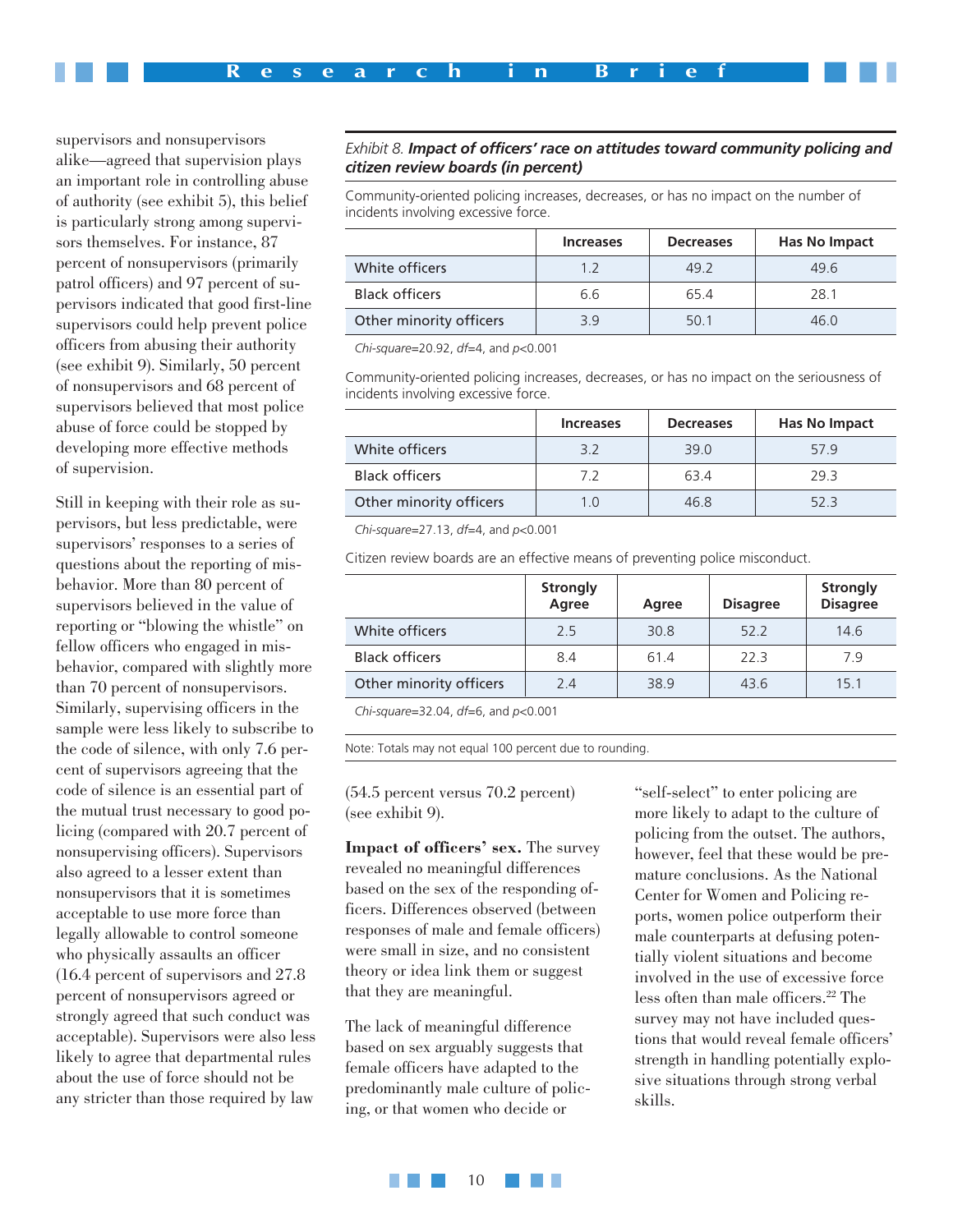#### *Exhibit 9. Comparing supervisors with nonsupervisors (in percent)*

Good first-line supervision can help prevent police officers from abusing their authority.

|                    | <b>Strongly Agree</b> | Agree | <b>Disagree</b> | <b>Strongly Disagree</b> |
|--------------------|-----------------------|-------|-----------------|--------------------------|
| Nonsupervisors     | 16.5                  | 70.2  | 12.4            | 0.9                      |
| <b>Supervisors</b> | 38.5                  | 58.8  | 1.9             | 0.8                      |

*Chi-square*=76.12, *df*=3, and *p<*0.001

Most police abuse could be stopped by developing more effective methods of supervision.

|                       | <b>Strongly Agree</b> | Agree | <b>Disagree</b> | <b>Strongly Disagree</b> |
|-----------------------|-----------------------|-------|-----------------|--------------------------|
| <b>Nonsupervisors</b> | 6.3                   | 43.7  | 44.7            | 5.4                      |
| <b>Supervisors</b>    | 9.9                   | 58.5  | 26.7            | 4.9                      |

 *Chi-square*=33.01, *df*=3, and *p<*0.001

Whistle blowing is not worth it.

|                       | <b>Strongly Agree</b> | Agree | <b>Disagree</b> | <b>Strongly Disagree</b> |
|-----------------------|-----------------------|-------|-----------------|--------------------------|
| <b>Nonsupervisors</b> | 3.9                   | 24.4  | 61.4            | 10.3                     |
| <b>Supervisors</b>    |                       | 15.6  | 68.4            | 15.0                     |

 *Chi-square*=24.99*, df*=3, and *p<*0.001

The code of silence is an essential part of the mutual trust necessary to good policing.

|                       | <b>Strongly Agree</b> | Agree | <b>Disagree</b> | <b>Strongly Disagree</b> |
|-----------------------|-----------------------|-------|-----------------|--------------------------|
| <b>Nonsupervisors</b> |                       | 19.2  | 64.2            | 15.1                     |
| <b>Supervisors</b>    | 0.3                   |       | 68.8            | 23.5                     |

 *Chi-square*=28.46, *df*=3, and *p<*0.001

It is sometimes acceptable to use more force than legally allowable to control someone who physically assaults an officer.

|                       | <b>Strongly Agree</b> | Agree | <b>Disagree</b> | <b>Strongly Disagree</b> |
|-----------------------|-----------------------|-------|-----------------|--------------------------|
| <b>Nonsupervisors</b> | 3.9                   | 23.9  | 54.5            | 17.7                     |
| <b>Supervisors</b>    | 1.8                   | 14.6  | 56.8            | 26.9                     |

 *Chi-square*=21.09, *df*=3, and *p<*0.001

Police department rules about the use of force should not be any stricter than required by law.

|                       | <b>Strongly Agree</b> | Agree | <b>Disagree</b> | <b>Strongly Disagree</b> |
|-----------------------|-----------------------|-------|-----------------|--------------------------|
| <b>Nonsupervisors</b> | 7.4                   | 62.8  | 28.6            |                          |
| <b>Supervisors</b>    | 4.9                   | 49.6  | 41.4            | 4.                       |

 *Chi-square*=24.90, *df*=3, and *p<*0.001

Note: Totals may not equal 100 percent due to rounding.

#### **Discussion**

Results of the survey suggest that police officers have complex and sometimes contradictory attitudes toward the abuse of authority. On the one hand, the survey reveals positive evidence of American police officers' integrity. The majority of officers in the sample, for example, disagreed that it is acceptable to use more force than legally necessary—even to control someone who physically assaults an officer. In addition, the vast majority of responding officers described serious incidents of police abuse (such as the Rodney King and Abner Louima cases) as isolated and very rare occurrences and indicated that their departments take a tough stand on police abuse.

Notwithstanding its positive findings, the survey suggests that police abuse remains a problem that needs to be addressed by policymakers and police professionals. Even though most police officers disapprove of the use of excessive force, a substantial minority consider it acceptable to sometimes use more force than permitted by the laws that govern them. The code of silence also remains a troubling issue for American police, with approximately one-quarter of police officers surveyed stating that whistle blowing is not worth it, two-thirds reporting that police officers who report misconduct are likely to receive a "cold shoulder" from fellow officers, and more than one-half reporting that it is not unusual for police officers to turn a "blind eye" to improper conduct by other officers. These findings suggest that the culture of silence that has continually plagued the reform of American policing continues.

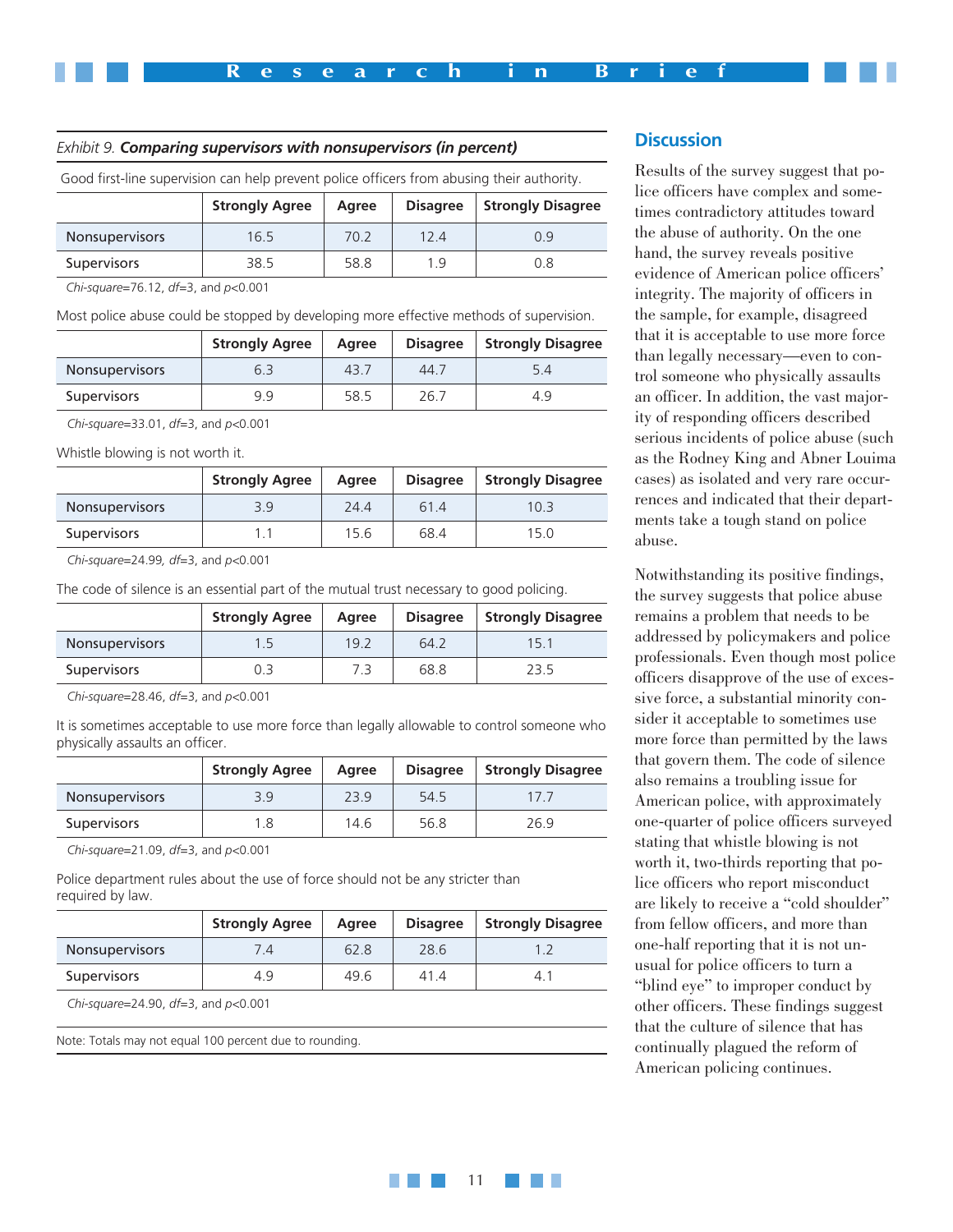The survey also provides surprising and important lessons about police officers' views on ways to control the abuse of authority. Consistent with the suggestions of certain scholars and police professionals,23 most officers believed that training and education are effective methods for reducing police abuse. A substantial majority of officers who had received training in interpersonal skills or taken courses in ethics or diversity believed that the education or training was effective in preventing misbehavior. These responses may not establish the effectiveness of such programs, but they do show that American police find them important and useful.

Officers in the sample also emphasized the importance of police management in preventing violence and other forms of police abuse. A substantial majority believed that when a chief of police takes a strong stand against police violence, rank and file officers will follow his or her lead. Similarly, officers identified strong first-line supervision as an effective way to prevent abuse and violence by police. These findings reinforce scholars' and police professionals' long-held view that developing effective methods of supervision and strong supervisors should be a first priority for police departments as they attempt to control and prevent abuse of authority.

Over the past three decades, American policing has undergone dramatic changes in organization, tactics, and philosophy. At the forefront of these changes has been a transition from traditional military and professional models of policing to innovative models of community policing. The surveyed officers believed that community policing reduces the potential for a wide range of police abuse—from petty corruption to acts of violence. The survey does not address whether community policing has, in fact, lowered the level of abuse in American policing, but it shows police officers' belief that it has.

The effect of an officer's race on his or her attitudes was particularly striking in the study. Comparing black officers' views about police abuse with those of white and other minority officers, the authors found significant and substantial differences. As discussed in detail earlier in this Research in Brief, a small minority of white officers in the sample believed that police treat white citizens better than they treat black or other minority citizens in similar situations, while a majority of black police officers held this view. Similar differences existed between black and other officers' views on the likelihood of police using force against minorities and poor citizens. In addition, the survey found that black officers had a more positive view of community policing's ability to control the abuse of police authority. The magnitude of these race-based differences in opinion suggests a large gap between black police officers and other officers in the sample. Such a deep divide was not predicted at the outset of the study and may reflect the salience of race as a central divide not only among American police officers but in American society more generally.

#### **Notes**

1. Indeed, the authors were able to identify only one national survey of police, and that survey focused on police officers' attitudes concerning rape. LeDoux, John C., and Robert R. Hazelwood, "Police Attitudes and Beliefs Toward Rape," *Journal of Police Science and Administration* 13(1985): 306–353. 2. Martin, Christine, *Illinois Municipal Officers' Perceptions of Police Ethics,* Chicago, IL: Illinois Criminal Justice Information Authority, 1994.

3. Knowles, Jeffrey J., *The Ohio Police Behavior Study,* Columbus, OH: Office of Criminal Justice Services, 1996.

4. Worden, Robert E., and Robin L. Shephard, "Demeanor, Crime, and Police Behavior: A Reexamination of the Police Services Study Data," *Criminology* 34(1996): 83–105.

5. Worden, Robert E., "The 'Causes' of Police Brutality: Theory and Evidence on Police Use of Force," in *Police Violence: Understanding and Controlling Police Abuse of Force*, ed. William A. Geller and Hans Toch, New Haven, CT: Yale University Press, 1996.

6. Ibid., 36.

7. Friedrich, Robert J., "Police Use of Force: Individuals, Situations, and Organizations," *The Annals of the American Academy of Political and Social Science* 452(1980): 82–97.

8. Questions were worded to encompass the varying laws and departmental policies that govern police officers in different jurisdictions.

9. Interpreting responses to this item is difficult, however, because respondents' disagreement with the statement, "Police officers **always** report serious criminal violations involving abuse of authority by fellow officers," does not indicate how often they believe such nonreporting occurs.

10. See, e.g., Westley, William A., "Violence and the Police," *American Journal of Sociology* 59(1953): 34–41.

11. Klinger, David A., "More on Demeanor and Arrest in Dade County," *Criminology* 34(1996): 61–82; Lundman, Richard J., "Demeanor and Arrest: Additional Evidence from Previously Unpublished Data," *Journal of Research in Crime and Delinquency* 33(1996): 306–353; Worden, "The 'Causes'

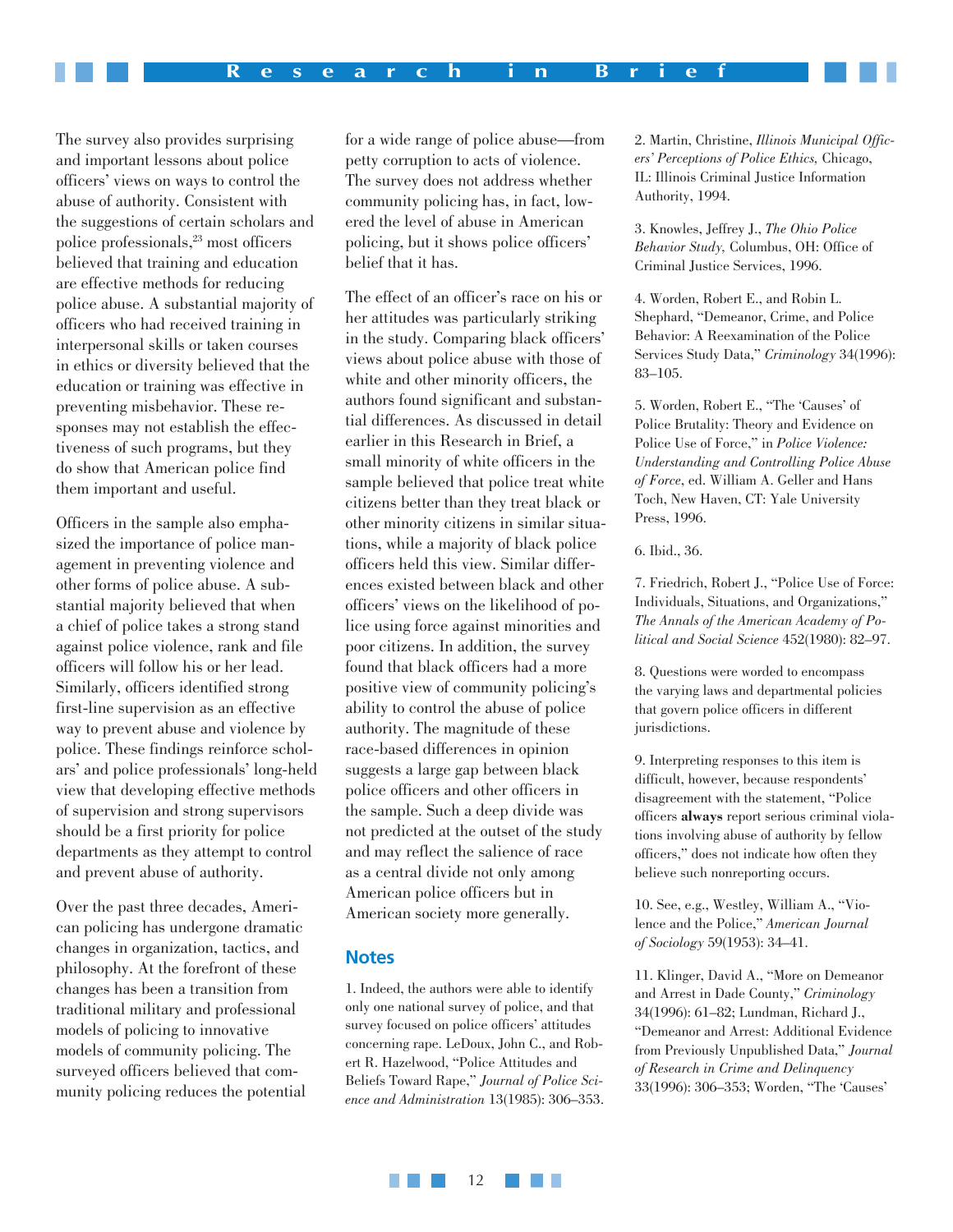of Police Brutality: Theory and Evidence on Police Use of Force" (see note 5).

12. Moreover, Stephen Mastrofski and colleagues argue that, "Despite the obvious salience of race as an issue in policing over the last 30 years, there has been remarkably little rigorous research in this area." Mastrofski, Stephen D., Roger B. Parks, Christina DeJong, and Robert E. Worden, "Race and Every-Day Policing: A Research Perspective," paper delivered at the Twelfth International Congress on Criminology, Seoul, Korea, August 24–28, 1998: 14.

13. Michael Tonry, for example, argues that "few or no reliable, systematic data are available that demonstrate systematic [racial] discrimination" in arrest practices. Tonry, Michael, *Malign Neglect—Race, Crime, and Punishment in America*, New York, NY: Oxford University Press, 1995, 71. Although studies have found racial disparities in arrest practices, some attribute such disparities to causes other than race itself (see, e.g., Black, Donald, and Albert J. Reiss, Jr., "Police Control of Juveniles," *American Sociological Review* 35[1970]: 63–77; Lundman, Richard, Richard E. Sykes, and John P. Clark, "Police Control of Juveniles: A Replication," *Journal of Research in Crime and Delinquency* 33[1978]: 306–353). Others find an independent race effect (see, e.g., Smith, Douglas A. and Christy A. Visher. 1981. "Street-Level Justice: Situational Determinants of Police Arrest Decisions." *Social Problems* 29[2]: 167–177; Smith, Douglas A., Christy A. Visher, and Laura A. Davidson. "Equity and Discretionary Justice: The Influence of Race on Police Arrest Decisions." *Journal of Criminal Law and Criminology* 75[1]: 234– 249; Worden, "The 'Causes' of Police Brutality: Theory and Evidence on Police Use of Force" [see note 5]; and Lundman, "Demeanor and Arrest: Additional Evidence from Previously Unpublished Data" [see note 11]).

14. Researchers are divided on whether racial differences in the excessive use of force exist and on whether such disparities are attributable to race itself. In his 1996 review, Kenneth Adams concludes that, "the available research on the question of whether the rate of excessive force is higher among minorities is far from determinative" (Adams, Kenneth, "Measuring the Prevalence of Police Abuse of Force," in *Police Violence: Understanding and Controlling Police Abuse of Force*, ed. William A. Geller and Hans Toch, New Haven, CT: Yale University Press, 1996: 59). Worden (see note 5), for example, finds an independent race effect, while Albert Reiss does not (Reiss, Albert J., *The Police and the Public*, New Haven, CT: Yale University Press, 1971). Others point out that "the use of physical force has special significance for racial minority communities" (Walker, Samuel, Cassia Spohn, and Miriam DeLone, *The Color of Justice: Race, Ethnicity, and Crime in America*, Belmont, CA: Wadsworth, 1996, 97. See also Ogletree, Charles, Jr., Mary Prosser, Abbe Smith, and William Talley, Jr., *Beyond the Rodney King Story: An Investigation of Police Misconduct in Minority Communities*, Boston, MA: Northeastern University Press, 1995).

15. Skolnick, Jerome H., and James J. Fyfe, *Above the Law: Police and the Excessive Use of Force*, New York, NY: The Free Press, 1993: 136; see also Skolnick, Jerome H., and David H. Bayley, *The New Blue Line: Police Innovation in Six American Cities*, New York, NY: The Free Press, 1986.

16. Weisburd, David, Rosann Greenspan, Kellie Bryant, Edwin E. Hamilton, Hubert Williams, and David Olson, *Abuse of Authority in the Age of Community Policing: A Preliminary Study of Issues and Attitudes*, Final Report to the U.S. Department of Justice, Office of Community Oriented Policing Services, Washington, DC: Police Foundation, 1998, appendix D.

17. Bayley, David H., and Egon Bittner, "Learning the Skills of Policing," *Law & Society Review* 30(3)(1984): 586–606.

18. See, e.g., Goldstein, Herman, "Improving Policing: A Problem-Oriented Approach," *Crime and Delinquency* 25(1979): 236–258; see also Trojanowicz, Robert, and Bonnie Bucqueroux, *Community Policing: How to Get Started*, Cincinnati, OH: Anderson Publishing, 1994.

19. Weisburd, David, Jerome McElroy, and Patricia Hardyman, "Maintaining Order in Community-Oriented Policing," in *Police and Policing*, ed. Dennis J. Kenney, New York, NY: Praeger, 1989.

20. McElroy, Jerome, Colleen A. Cosgrove, and Susan Sadd, *CPOP: The Research, An Evaluative Study of the New York City Community Patrol Officer Program*. New York, NY: The Vera Institute of Justice, 1990.

21. Findings regarding black officers' more optimistic view of community-oriented policing, and other minorities being closer in attitudes to whites than to blacks, are consistent with the 1997 finding of Wesley Skogan and Susan Hartnett. Skogan, Wesley G., and Susan M. Hartnett, *Community Policing: Chicago Style*, New York, NY: Oxford University Press, 1997.

22. National Center for Women and Policing, retrieved April 13, 1998, from National Center for Women and Policing, on the World Wide Web: www.feminist.org/police/ ncwpAbout.html.

23. Grant, J. Douglas, and Joan Grant, "Officer Selection and the Prevention of Abuse of Force," in *Police Violence: Understanding and Controlling Police Abuse of Force*, ed. William A. Geller and Hans Toch, New Haven, CT: Yale University Press, 1996; Scrivner, Ellen M., *The Role of Police Psychology in Controlling Excessive Force*, Washington, DC: U.S. Department of Justice, Office of Justice Programs, National Institute of Justice.

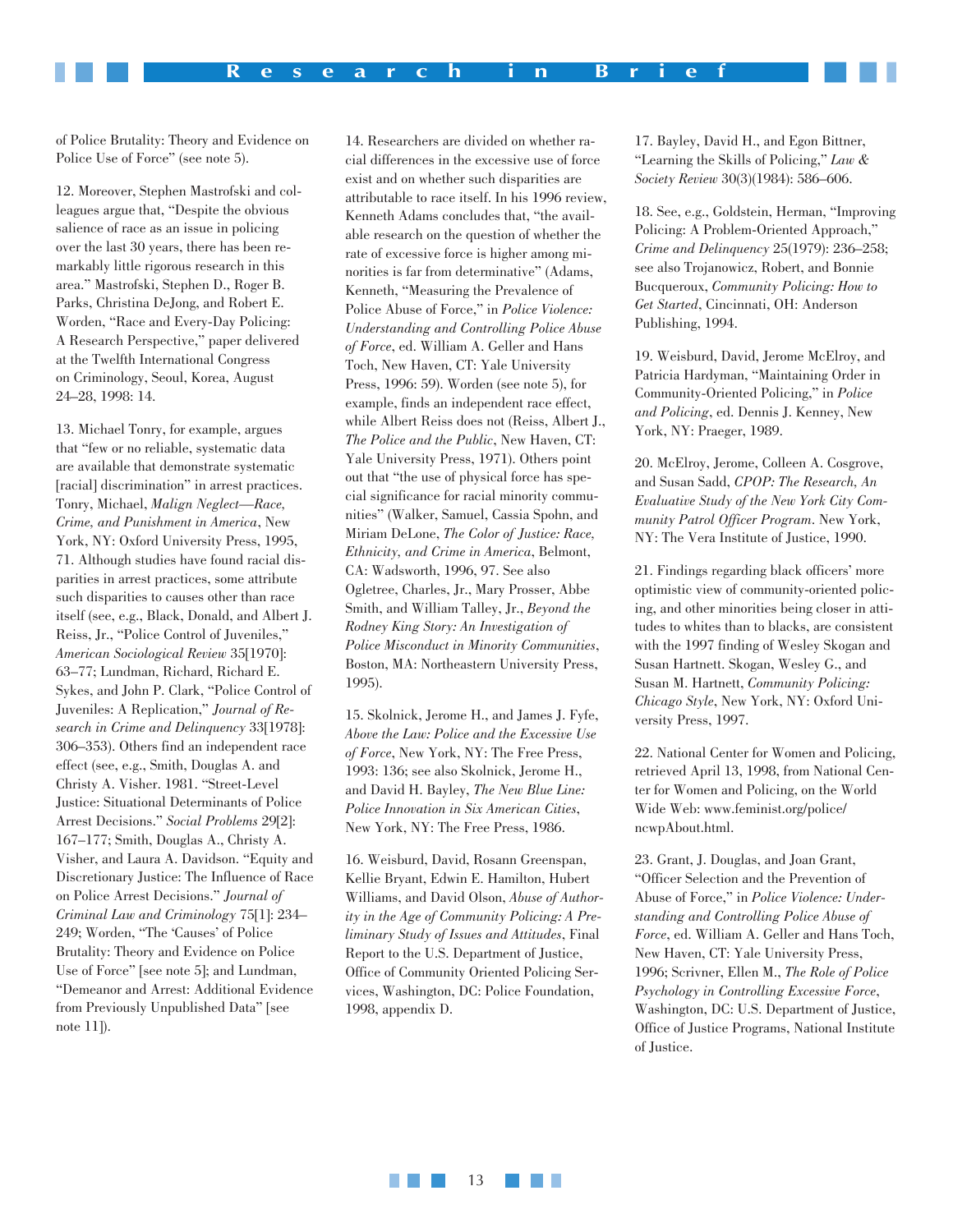David Weisburd, Ph.D., is Senior Research Scientist at the Police Foundation and Director of the Institute of Criminology at Hebrew University Law School in Jerusalem, Israel; Rosann Greenspan, Ph.D., is Research Director of the Police Foundation; Edwin E. Hamilton, M.A., is Senior Research Analyst at the Police Foundation; Hubert Williams, J.D., is President

of the Police Foundation; and Kellie A. Bryant, M.S., formerly Research Associate at the Police Foundation, is a Deputy Marshal with the U.S. Marshals Service. This study, conducted by the Police Foundation, was supported by Grant Number 97– CK–WX–0047, awarded on behalf of Community Oriented Policing Services, U.S. Department of Justice.

Findings and conclusions of the research reported here are those of the author(s) and do not necessarily reflect the official position or policies of the U.S. Department of Justice.

*The National Institute of Justice is a component of the Office of Justice Programs, which also includes the Bureau of Justice Assistance, the Bureau of Justice Statistics, the Office of Juvenile Justice and Delinquency Prevention, and the Office for Victims of Crime.*

**This and other NIJ publications can be found at and downloaded from the NIJ Web site (http://www.ojp.usdoj.gov/nij).**

#### **NCJ 181312**

### **Quick Access to NIJ Publication News** For news about NIJ's most recent publications, including solicitations for grant applications, subscribe to JUSTINFO, the bimonthly newsletter sent to you via e-mail. Here's how: • Send an e-mail to listproc@ncjrs.org • Leave the subject line blank ● Type subscribe justinfo your name (e.g., subscribe justinfo Jane Doe) in the body of the message

Or check out the "Publications and Products" section at the NIJ home page: http://www.ojp.usdoj.gov/nij or the "New This Week" section at the Justice Information Center home page: http://www.ncjrs.org